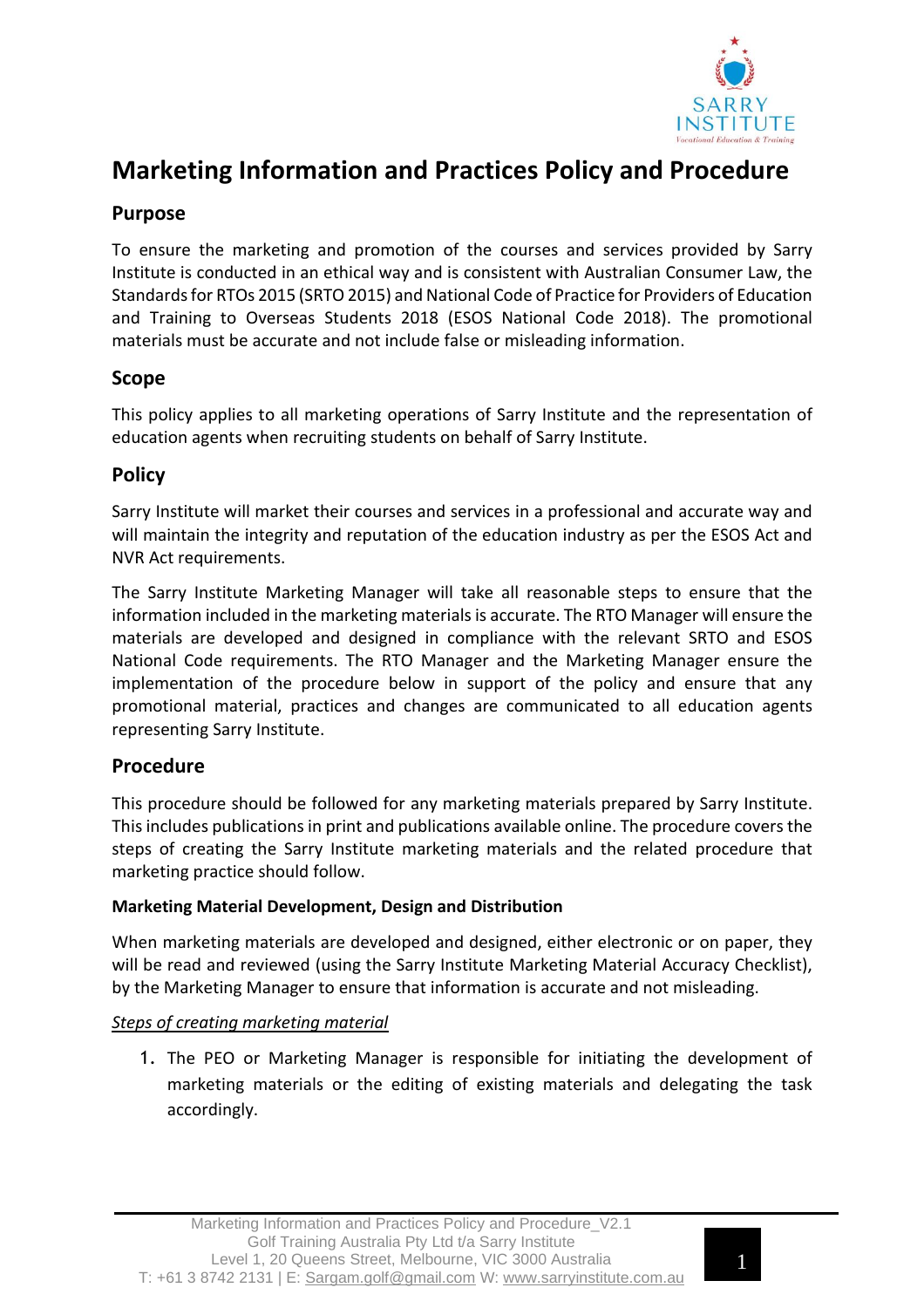

- 2. The Administration Manager reviews draft copies of all marketing material to ensure they meet the compliance requirements of the ESOS National Code and SRTO. The Sarry Institute Marketing Material Accuracy Checklist must be completed.
- 3. The Administration Manager will send the reviewed draft to the Marketing Manager together with the completed Sarry Institute Marketing Material Accuracy Checklist.
- 4. The Marketing Manager will make further changes if required and send to the PEO for approval.
- 5. Once the PEO has approved the material, the Marketing Manager is responsible for ensuring the effective distribution of the new material, the removal of old material and for informing all staff members of the changes.

#### **ESOS and SRTO requirements on marketing materials**

All Sarry Institute marketing material must satisfy the ESOS and SRTO requirements, which include:

- The clear display of RTO and CRICOS codes and the full name of the provider, namely, Sarry Institute Pty Ltd
- Accurate information of the courses leading to the issuance of AQF certification documents on its scope of registration
- Accurate information about the courses which include:
	- The qualifications associated with each course,
	- The code and title of the courses as published on the National Register,
	- Any third-party arrangement of the delivery of a course,
	- Any work-based training required as part of the course, and
	- The entry requirements for the course.
- A clear distinction between courses recognised by ASQA and those recognised by other bodies (industry groups) or without recognised status
- The use of the Nationally Recognised Training and other appropriate logos on relevant qualifications or awards only when those awards are within the scope ofthe Institute's registration
- No claim or guarantee of an immigration outcome from undertaking any courses offered, and/or a successful assessment outcome

#### **Marketing Manager**

The Marketing Manager ensures that: